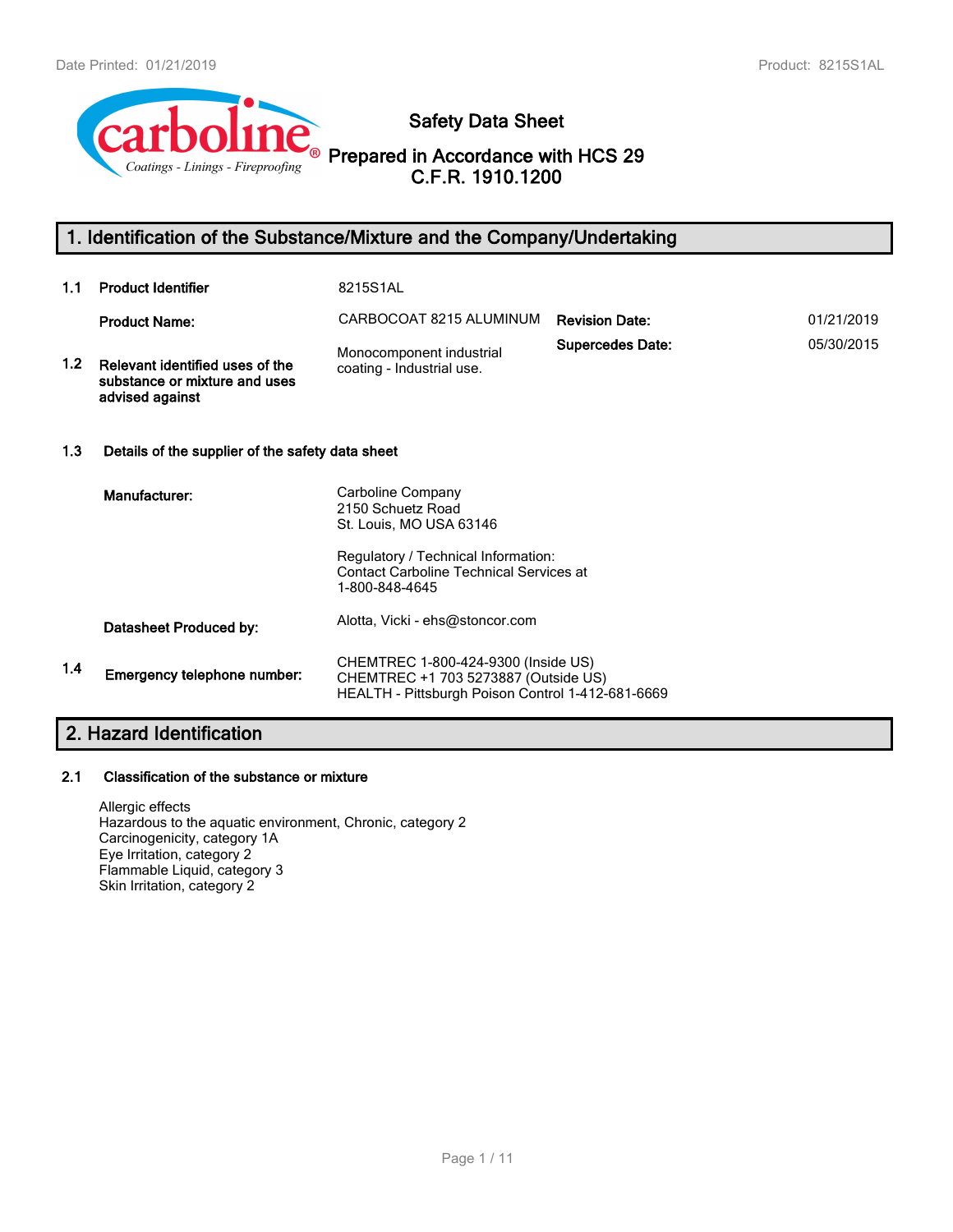# **2.2 Label elements**

### **Symbol(s) of Product**



**Signal Word**

Danger

### **Named Chemicals on Label**

MICROCRYSTALLINE SILICA

### **HAZARD STATEMENTS**

| Allergic effects                                             | <b>EUH208</b>    | Contains METHYL ETHYL KETOXIME. May produce an<br>allergic reaction.                                                                      |
|--------------------------------------------------------------|------------------|-------------------------------------------------------------------------------------------------------------------------------------------|
| Flammable Liquid, category 3                                 | H <sub>226</sub> | Flammable liquid and vapour.                                                                                                              |
| Skin Irritation, category 2                                  | H315             | Causes skin irritation.                                                                                                                   |
| Eye Irritation, category 2                                   | H319             | Causes serious eye irritation.                                                                                                            |
| Carcinogenicity, category 1A                                 | H350-1A          | May cause cancer.                                                                                                                         |
| Hazardous to the aquatic environment,<br>Chronic, category 2 | H411             | Toxic to aquatic life with long lasting effects.                                                                                          |
| <b>PRECAUTION PHRASES</b>                                    |                  |                                                                                                                                           |
|                                                              | P <sub>201</sub> | Obtain special instructions before use.                                                                                                   |
|                                                              | P <sub>202</sub> | Do not handle until all safety precautions have been read<br>and understood.                                                              |
|                                                              | P <sub>210</sub> | Keep away from heat/sparks/open flames/hot surfaces. - No<br>smoking.                                                                     |
|                                                              | P <sub>273</sub> | Avoid release to the environment.                                                                                                         |
|                                                              | P280             | Wear protective gloves/protective clothing/eye protection/<br>face protection.                                                            |
|                                                              | P <sub>284</sub> | Wear respiratory protection.                                                                                                              |
|                                                              | P305+351+338     | IF IN EYES: Rinse cautiously with water for several minutes.<br>Remove contact lenses, if present and easy to do so.<br>Continue rinsing. |
|                                                              | P308+313         | IF exposed or concerned: Get medical advice/attention                                                                                     |
|                                                              | P332+313         | If skin irritation occurs: Get medical advice/attention.                                                                                  |
|                                                              | P391             | Collect spillage.                                                                                                                         |
|                                                              | P403+233         | Store in a well-ventilated place. Keep container tightly<br>closed.                                                                       |

# **2.3 Other hazards**

No Information

# **Results of PBT and vPvB assessment:**

The product does not meet the criteria for PBT/VPvB in accordance with Annex XIII.

# **3. Composition/Information On Ingredients**

### **3.2 Mixtures**

#### **Hazardous Ingredients**

| CAS-No. | <b>Chemical Name</b> |  | % |
|---------|----------------------|--|---|
|---------|----------------------|--|---|

| 107-87-9   | METHYL PROPYL KETONE    | $2.5 - 10$ |
|------------|-------------------------|------------|
| 7429-90-5  | ALUMINUM (DUST OR FUME) | $2.5 - 10$ |
| 64742-94-5 | AROMATIC HYDROCARBON    | $2.5 - 10$ |
| 64742-95-6 | AROMATIC HYDROCARBON    | $2.5 - 10$ |

| %          |  |  |  |  |  |  |
|------------|--|--|--|--|--|--|
| $2.5 - 10$ |  |  |  |  |  |  |
| $2.5 - 10$ |  |  |  |  |  |  |
| $2.5 - 10$ |  |  |  |  |  |  |
| $2.5 - 10$ |  |  |  |  |  |  |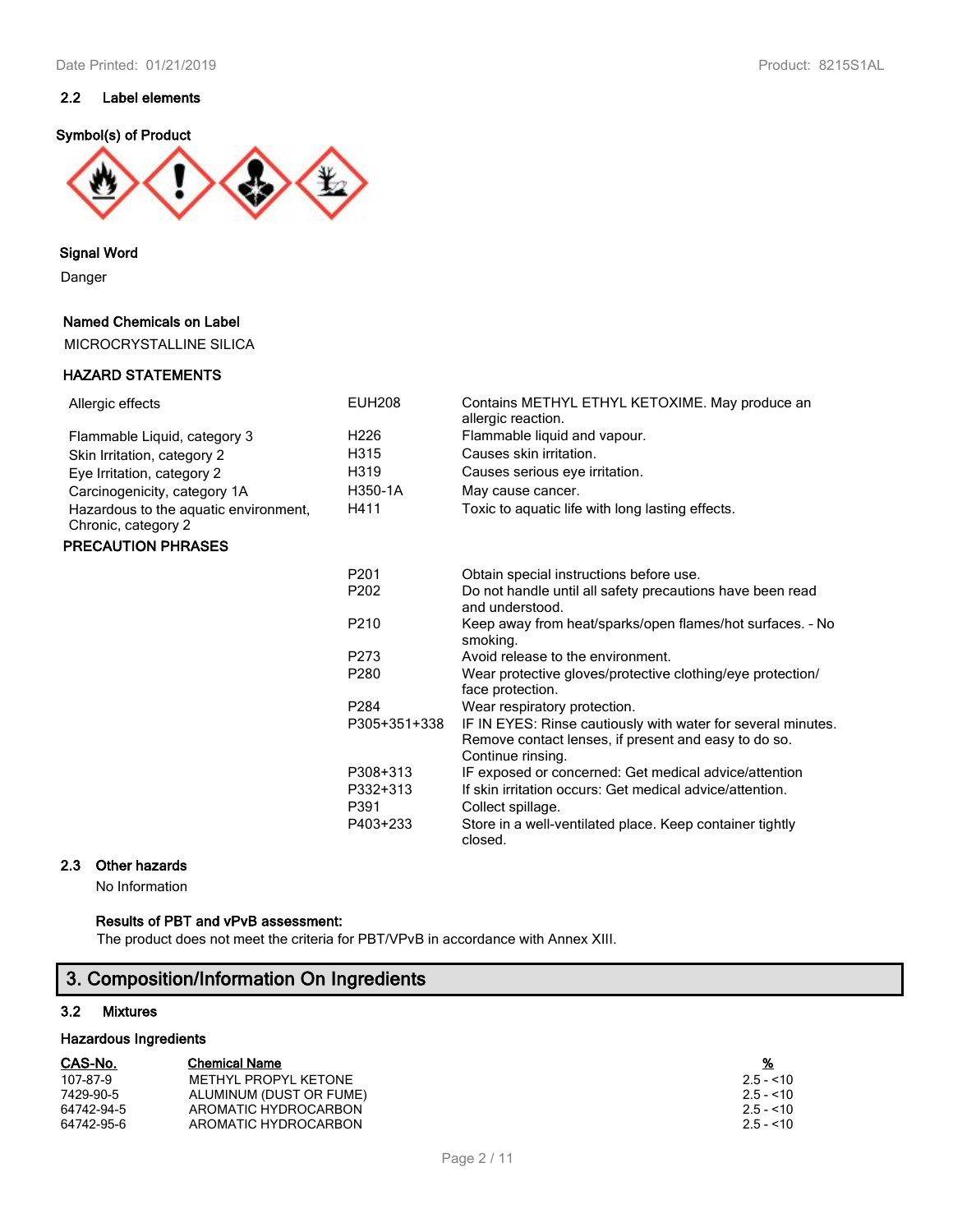| 108-38-3<br>7779-90-0<br>$106 - 42 - 3$<br>$100 - 41 - 4$<br>95-47-6<br>123-86-4<br>$91 - 20 - 3$<br>96-29-7<br>14808-60-7 | <b>META-XYI FNF</b><br><b>ZINC PHOSPHATE</b><br>PARA-XYLENE<br>ETHYL BENZENE<br>ORTHO-XYLENE<br>N-BUTYL ACETATE<br><b>NAPHTHALENE</b><br>METHYL ETHYL KETOXIME<br>MICROCRYSTALLINE SILICA |                                  | $2.5 - 10$<br>$2.5 - 10$<br>$1.0 - 2.5$<br>$1.0 - 2.5$<br>$1.0 - 2.5$<br>$1.0 - 2.5$<br>$0.1 - 1.0$<br>$0.1 - 1.0$<br>$0.1 - 1.0$ |
|----------------------------------------------------------------------------------------------------------------------------|-------------------------------------------------------------------------------------------------------------------------------------------------------------------------------------------|----------------------------------|-----------------------------------------------------------------------------------------------------------------------------------|
| CAS-No.                                                                                                                    | <b>GHS Symbols</b>                                                                                                                                                                        | <b>GHS Hazard Statements</b>     | <b>M-Factors</b>                                                                                                                  |
| 107-87-9                                                                                                                   | GHS02-GHS07                                                                                                                                                                               | H225-302-315-319-335             | $\mathbf{0}$                                                                                                                      |
| 7429-90-5                                                                                                                  | GHS02                                                                                                                                                                                     | H <sub>261</sub>                 | $\mathbf{0}$                                                                                                                      |
| 64742-94-5                                                                                                                 | GHS08                                                                                                                                                                                     | H304                             | $\Omega$                                                                                                                          |
| 64742-95-6                                                                                                                 | GHS02-GHS07-GHS08-GHS09                                                                                                                                                                   | H226-304-315-319-332-335-336-411 | 0                                                                                                                                 |
| 108-38-3                                                                                                                   | GHS02-GHS07                                                                                                                                                                               | H226-312-315-332                 | 0                                                                                                                                 |
| 7779-90-0                                                                                                                  | GHS09                                                                                                                                                                                     | H400-410                         | 0                                                                                                                                 |
| $106 - 42 - 3$                                                                                                             | GHS02-GHS07-GHS08                                                                                                                                                                         | H226-304-312-315-332-335-371     | $\mathbf{0}$                                                                                                                      |
| $100 - 41 - 4$                                                                                                             | GHS02-GHS07-GHS08                                                                                                                                                                         | H225-304-315-319-332-373-412     | 0                                                                                                                                 |
| 95-47-6                                                                                                                    | GHS02-GHS07                                                                                                                                                                               | H226-312-315-332                 | 0                                                                                                                                 |
| 123-86-4                                                                                                                   | GHS02-GHS07                                                                                                                                                                               | H <sub>226</sub> -336            | 0                                                                                                                                 |
| $91 - 20 - 3$                                                                                                              | GHS07-GHS08-GHS09                                                                                                                                                                         | H302-351-400-410                 | 0                                                                                                                                 |
| $96-29-7$                                                                                                                  | GHS05-GHS07-GHS08                                                                                                                                                                         | H302-312-317-318-332-351         | 0                                                                                                                                 |
| 14808-60-7                                                                                                                 | GHS08                                                                                                                                                                                     | H350-372                         | 0                                                                                                                                 |

**Additional Information:** The text for GHS Hazard Statements shown above (if any) is given in Section 16.

# **4. First-aid Measures**

### **4.1 Description of First Aid Measures**

**AFTER INHALATION:** Give oxygen or artificial respiration if needed. Remove person to fresh air. If signs/symptoms continue, get medical attention.

**AFTER SKIN CONTACT:** In case of contact, immediately flush skin with plenty of water for at least 15 minutes while removing contaminated clothing and shoes. If skin irritation persists, call a physician.

**AFTER EYE CONTACT:** Rinse thoroughly with plenty of water for at least 15 minutes and consult a physician. **AFTER INGESTION:** Do NOT induce vomiting. Never give anything by mouth to an unconscious person. If swallowed, call a poison control centre or doctor immediately.

#### **4.2 Most important symptoms and effects, both acute and delayed**

Harmful if swallowed. Irritating to eyes and skin. Risk of serious damage to the lungs (by aspiration). Vapours may cause drowsiness and dizziness.

#### **4.3 Indication of any immediate medical attention and special treatment needed**

No information available on clinical testing and medical monitoring. Specific toxicological information on substances, if available, can be found in section 11.

When symptoms persist or in all cases of doubt seek medical advice.

### **5. Fire-fighting Measures**

#### **5.1 Extinguishing Media:**

Carbon Dioxide, Dry Chemical, Foam, Water Fog

**UNUSUAL FIRE AND EXPLOSION HAZARDS:** Flammable liquid. Vapours are heavier than air and may spread along floors. Vapours may form explosive mixtures with air. Vapors may travel to areas away from work site before igniting/flashing back to vapor source. Provide adequate ventilation. Prevent the creation of flammable or explosive concentrations of vapour in air and avoid vapour concentration higher than the occupational exposure limits. Keep away from heat/sparks/open flames/hot surfaces. - No smoking. Electrical installations / working materials must comply with the technological safety standards. Wear shoes with conductive soles.

#### **5.2 Special hazards arising from the substance or mixture**

No Information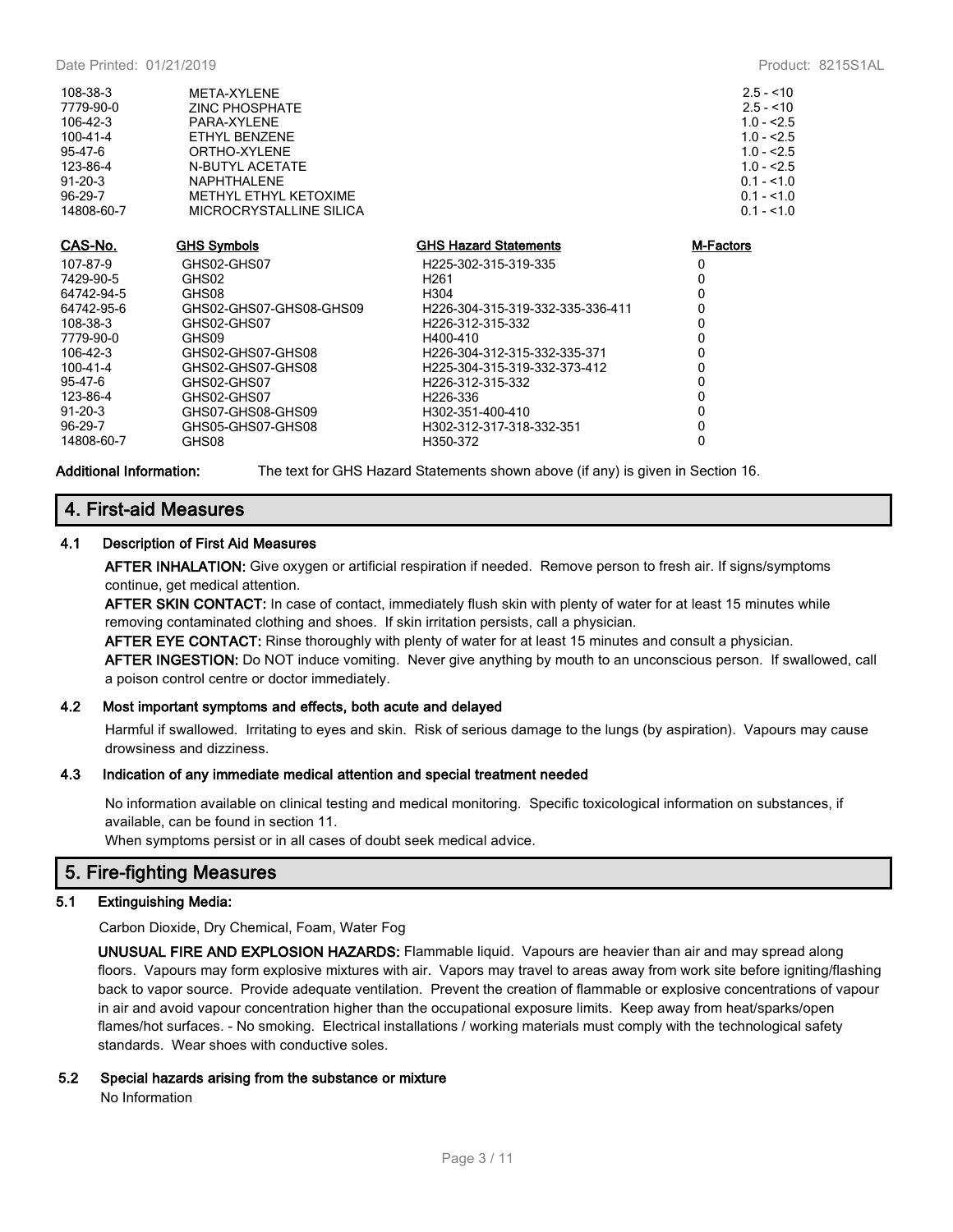#### **5.3 Advice for firefighters**

In the event of fire, wear self-contained breathing apparatus. Cool containers / tanks with water spray. Flammable.

# **6. Accidental Release Measures**

#### **6.1 Personal precautions, protective equipment and emergency procedures**

Ensure adequate ventilation. Evacuate personnel to safe areas. Remove all sources of ignition. To avoid ignition of vapours by static electricity discharge, all metal parts of the equipment must be grounded. Wear personal protective equipment. For personal protection see section 8.

#### **6.2 Environmental precautions**

Do not allow material to contaminate ground water system. Prevent product from entering drains.

#### **6.3 Methods and material for containment and cleaning up**

Prevent further leakage or spillage if safe to do so. Contain spillage, soak up with non-combustible absorbent material, (e.g. sand, earth, diatomaceous earth, vermiculite) and transfer to a container for disposal according to local / national regulations (see section 13).

#### **6.4 Reference to other sections**

Please refer to disposal requirements or country specific disposal requirements for this material. See Section 13 for further information.

# **7. Handling and Storage**

# **7.1 Precautions for safe handling**

**INSTRUCTIONS FOR SAFE HANDLING :** Keep containers dry and tightly closed to avoid moisture absorption and contamination. Prepare the working solution as given on the label(s) and/or the user instructions. Do not breathe vapours or spray mist. Ensure all equipment is electrically grounded before beginning transfer operations. Do not use sparking tools. Do not get in eyes, on skin, or on clothing. Use only with adequate ventilation/personal protection. Wash thoroughly after handling.

**PROTECTION AND HYGIENE MEASURES :** Handle in accordance with good industrial hygiene and safety practice. Wash hands before breaks and at the end of workday. When using, do not eat, drink or smoke.

#### **7.2 Conditions for safe storage, including any incompatibilities**

#### **CONDITIONS TO AVOID:** Heat, flames and sparks.

**STORAGE CONDITIONS:** Keep container closed when not in use. Store in a dry, well ventilated place away from sources of heat, ignition and direct sunlight.

#### **7.3 Specific end use(s)**

No specific advice for end use available.

# **8. Exposure Controls/Personal Protection**

### **8.1 Control parameters**

### **Ingredients with Occupational Exposure Limits (US)**

| <b>Name</b>             | CAS-No.    | <b>ACGIH TWA</b> | <b>ACGIH STEL</b> | <b>ACGIH Ceiling</b> |
|-------------------------|------------|------------------|-------------------|----------------------|
| METHYL PROPYL KETONE    | 107-87-9   | 200.0 PPM        | <b>150 PPM</b>    | N/E                  |
| ALUMINUM (DUST OR FUME) | 7429-90-5  | 1 MGM3           | N/E               | N/E                  |
| AROMATIC HYDROCARBON    | 64742-94-5 | 300.0 PPM        | N/E               | N/E                  |
| AROMATIC HYDROCARBON    | 64742-95-6 | 300.0 PPM        | N/E               | N/E                  |
| META-XYLENE             | 108-38-3   | 100 PPM          | 150 PPM           | N/E                  |
| ZINC PHOSPHATE          | 7779-90-0  | N/E              | N/E               | N/E                  |
| PARA-XYLENE             | 106-42-3   | 100 PPM          | 150 PPM           | N/E                  |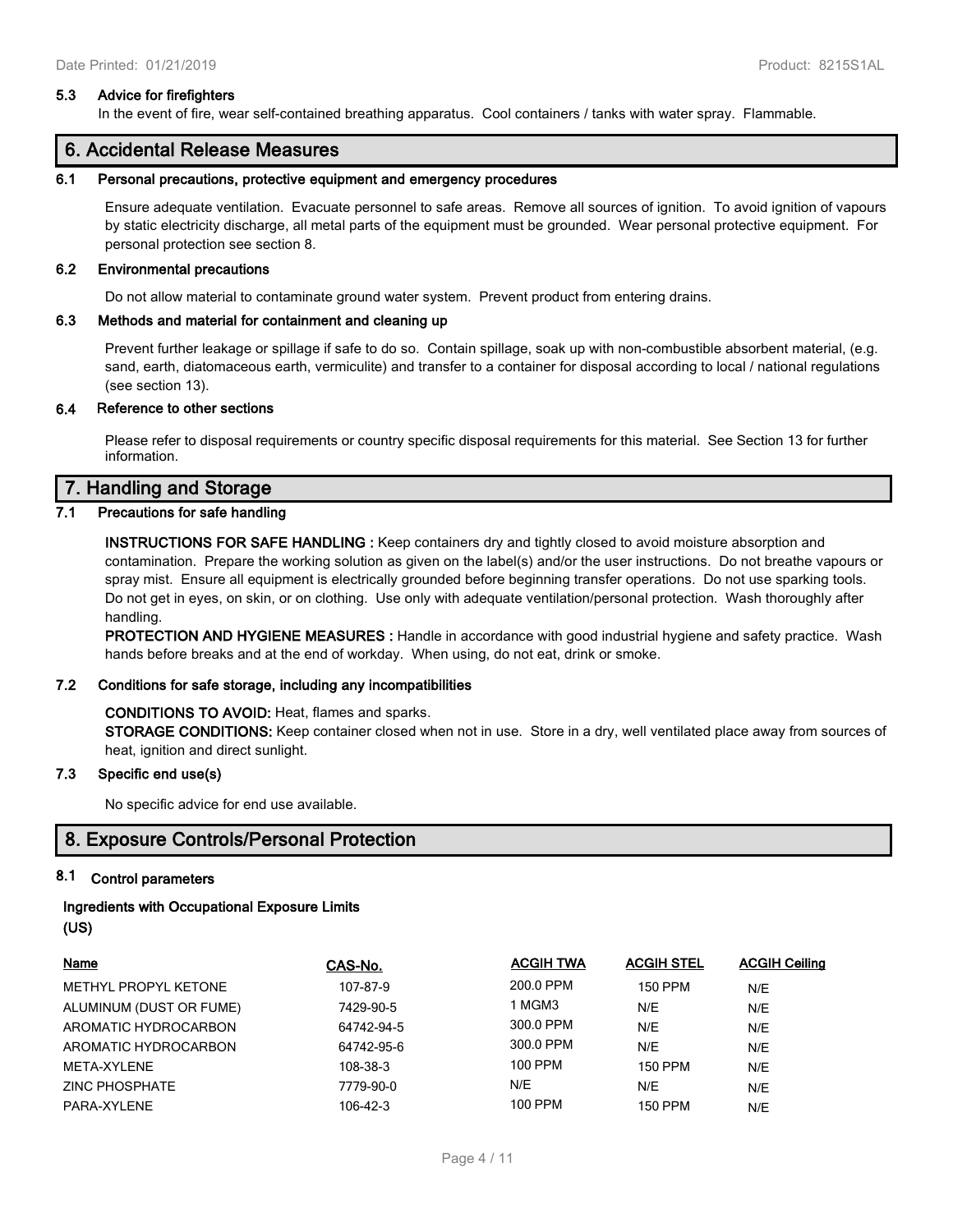Date Printed: 01/21/2019 Product: 8215S1AL

| ETHYL BENZENE<br>ORTHO-XYLENE<br>N-BUTYL ACETATE<br>NAPHTHALENE<br>METHYL ETHYL KETOXIME<br>MICROCRYSTALLINE SILICA | $100 - 41 - 4$<br>95-47-6<br>123-86-4<br>$91 - 20 - 3$<br>96-29-7<br>14808-60-7 | 20 PPM<br>100 PPM<br><b>50 PPM</b><br>10 PPM<br>N/E<br>0.025 MGM3 | 125 ppm<br><b>150 PPM</b><br><b>150 PPM</b><br>15 ppm<br>N/E<br>N/E | N/E<br>N/E<br>N/E<br>N/E<br>N/E |
|---------------------------------------------------------------------------------------------------------------------|---------------------------------------------------------------------------------|-------------------------------------------------------------------|---------------------------------------------------------------------|---------------------------------|
| <b>Name</b>                                                                                                         | CAS-No.                                                                         | <b>OSHA PEL</b>                                                   | <b>OSHA STEL</b>                                                    |                                 |
| METHYL PROPYL KETONE                                                                                                | 107-87-9                                                                        | 700 MGM3, 200 875 MGM3, 250<br><b>PPM</b>                         | <b>PPM</b>                                                          |                                 |
| ALUMINUM (DUST OR FUME)                                                                                             | 7429-90-5                                                                       | $15 \text{ mg/m}$                                                 | N/E                                                                 |                                 |
| AROMATIC HYDROCARBON                                                                                                | 64742-94-5                                                                      | 500.0 PPM                                                         | N/E                                                                 |                                 |
| AROMATIC HYDROCARBON                                                                                                | 64742-95-6                                                                      | 500.0 PPM                                                         | N/E                                                                 |                                 |
| META-XYLENE                                                                                                         | 108-38-3                                                                        | 100.00 PPM                                                        | N/E                                                                 |                                 |
| <b>ZINC PHOSPHATE</b>                                                                                               | 7779-90-0                                                                       | N/E                                                               | N/E                                                                 |                                 |
| PARA-XYLENE                                                                                                         | 106-42-3                                                                        | 100.00 PPM                                                        | N/E                                                                 |                                 |
| ETHYL BENZENE                                                                                                       | 100-41-4                                                                        | 435 MGM3, 100 545 MGM3, 125<br><b>PPM</b>                         | <b>PPM</b>                                                          |                                 |
| ORTHO-XYLENE                                                                                                        | 95-47-6                                                                         | 100.00 PPM                                                        | N/E                                                                 |                                 |
| N-BUTYL ACETATE                                                                                                     | 123-86-4                                                                        | 710 MGM3, 150 950 MGM3, 200<br><b>PPM</b>                         | <b>PPM</b>                                                          |                                 |
| NAPHTHALENE                                                                                                         | $91 - 20 - 3$                                                                   | 50 MGM3, 10<br><b>PPM</b>                                         | 75 MGM3, 15<br><b>PPM</b>                                           |                                 |
| METHYL ETHYL KETOXIME                                                                                               | 96-29-7                                                                         | N/E                                                               | N/E                                                                 |                                 |
| MICROCRYSTALLINE SILICA                                                                                             | 14808-60-7                                                                      | 0.05 MGM3                                                         | N/E                                                                 |                                 |

**FURTHER INFORMATION:** Refer to the regulatory exposure limits for the workforce enforced in each country.

### **8.2 Exposure controls**

#### **Personal Protection**

**RESPIRATORY PROTECTION:** In order to avoid inhalation of spray-mist and sanding dust, all spraying and sanding must be done wearing adequate respirator. Use only with ventilation to keep levels below exposure guidelines reported in this document. User should test and monitor exposure levels to ensure all personnel are below guidelines. If not sure, or not able to monitor, use State or federally approved supplied air respirator. For silica containing coatings in a liquid state, and/or if no exposure limits are established above, air-supplied respirators are generally not required.

**EYE PROTECTION:** Ensure that eyewash stations and safety showers are close to the workstation location. Safety glasses with side-shields.

**HAND PROTECTION:** Gloves should be discarded and replaced if there is any indication of degradation or chemical breakthrough. Impervious gloves. Request information on glove permeation properties from the glove supplier. Lightweight protective clothing

**OTHER PROTECTIVE EQUIPMENT:** No Information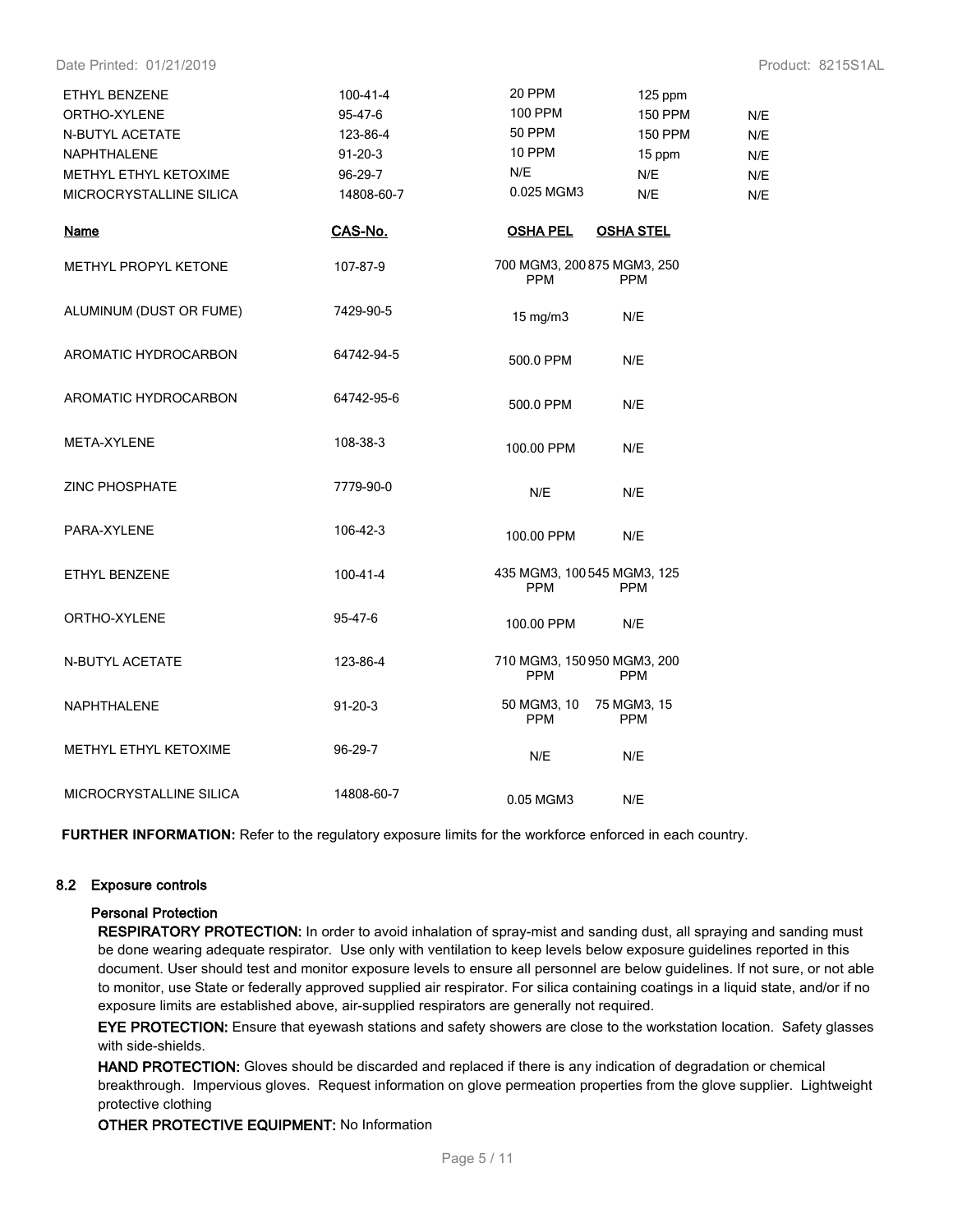**ENGINEERING CONTROLS:** Avoid contact with skin, eyes and clothing. Ensure adequate ventilation, especially in confined areas.

# **9. Physical and Chemical Properties**

| 9.1 | Information on basic physical and chemical properties<br>Appearance: | <b>Aluminum Colored Viscous</b> |
|-----|----------------------------------------------------------------------|---------------------------------|
|     | <b>Physical State</b>                                                | Liquid                          |
|     | Odor                                                                 | Solvent                         |
|     | Odor threshold                                                       | N/D                             |
|     | pH                                                                   | N/D                             |
|     | Melting point / freezing point (°C)                                  | N/D                             |
|     | Boiling point/range                                                  | 176 F (80 C) - 424 F (218 C)    |
|     | <b>Flash Point</b>                                                   | 74°F (23°C)                     |
|     | <b>Evaporation rate</b>                                              | Slower Than Ether               |
|     | Flammability (solid, gas)                                            | Not determined                  |
|     | Upper/lower flammability or explosive<br><b>limits</b>               | $0.9 - 12.7$                    |
|     | Vapour Pressure, mmHg                                                | N/D                             |
|     | Vapour density                                                       | Heavier than Air                |
|     | <b>Relative density</b>                                              | Not determined                  |
|     | Solubility in / Miscibility with water                               | N/D                             |
|     | Partition coefficient: n-octanol/water                               | Not determined                  |
|     | Auto-ignition temperature (°C)                                       | Not determined                  |
|     | Decomposition temperature (°C)                                       | Not determined                  |
|     | <b>Viscosity</b>                                                     | Unknown                         |
|     | <b>Explosive properties</b>                                          | Not determined                  |
|     | <b>Oxidising properties</b>                                          | Not determined                  |
| 9.2 | Other information                                                    |                                 |
|     | VOC Content g/l:                                                     | 418                             |
|     | Specific Gravity (g/cm3)                                             | 1.22                            |
|     |                                                                      |                                 |

# **10. Stability and Reactivity**

### **10.1 Reactivity**

No reactivity hazards known under normal storage and use conditions.

# **10.2 Chemical stability**

Stable under normal conditions.

### **10.3 Possibility of hazardous reactions**

Hazardous polymerisation does not occur.

### **10.4 Conditions to avoid**

Heat, flames and sparks.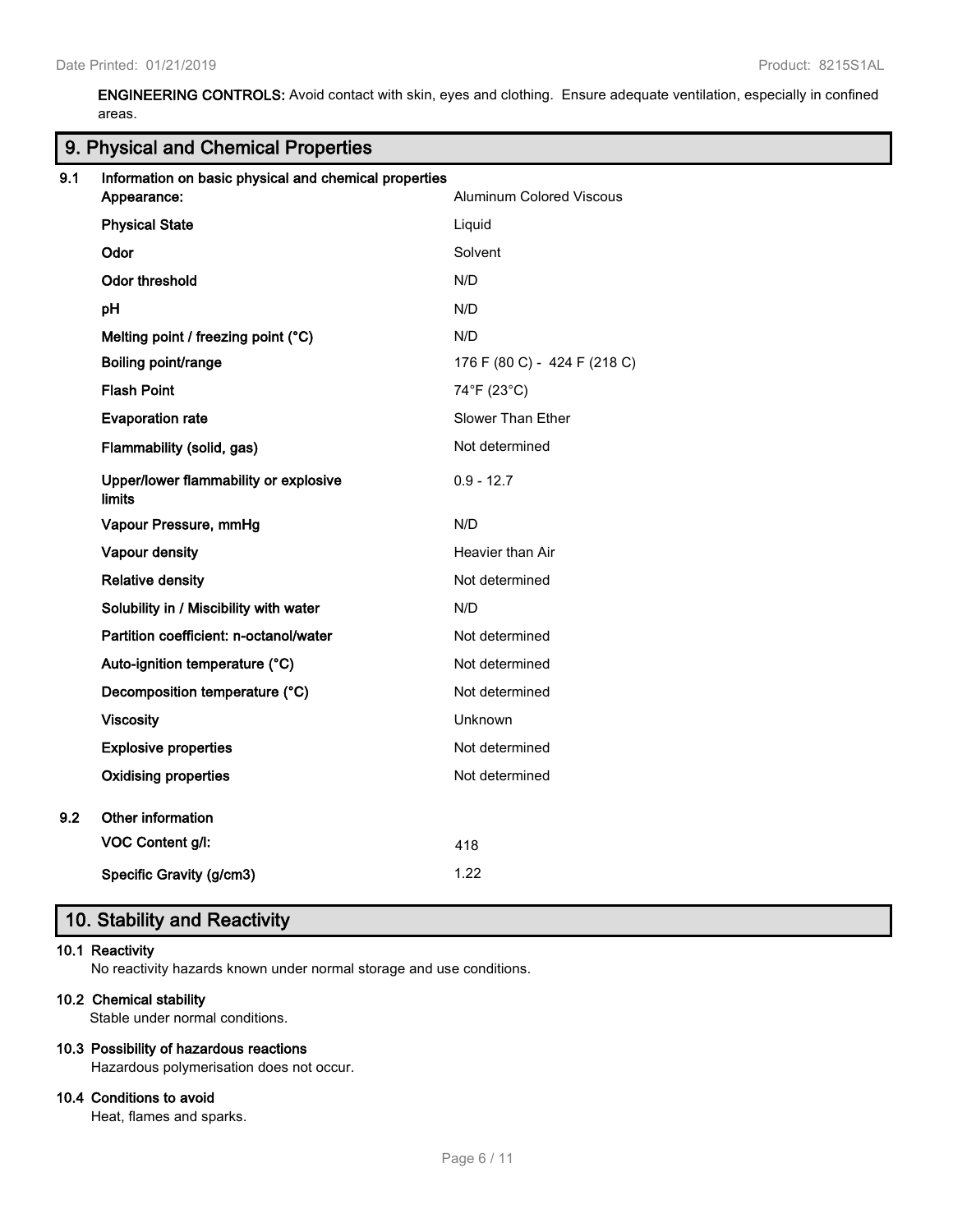### **10.5 Incompatible materials**

Strong oxidizing agents.

# **10.6 Hazardous decomposition products**

Carbon dioxide (CO2), carbon monoxide (CO), oxides of nitrogen (NOx), dense black smoke.

|      | 11. Toxicological Information        |                |
|------|--------------------------------------|----------------|
| 11.1 | Information on toxicological effects |                |
|      | <b>Acute Toxicity:</b>               |                |
|      | Oral LD50:                           | N/D            |
|      | <b>Inhalation LC50:</b>              | N/D            |
|      | Irritation:                          | <b>Unknown</b> |
|      | Corrosivity:                         | <b>Unknown</b> |
|      | Sensitization:                       | <b>Unknown</b> |
|      | Repeated dose toxicity:              | <b>Unknown</b> |
|      | Carcinogenicity:                     | <b>Unknown</b> |
|      | Mutagenicity:                        | Unknown        |
|      | <b>Toxicity for reproduction:</b>    | Unknown        |

#### **If no information is available above under Acute Toxicity then the acute effects of this product have not been tested. Data on individual components are tabulated below:**

| CAS-No.        | <b>Chemical Name</b>        | Oral LD50                 | Dermal LD50                  | Vapor LC50                              | Gas LC50 | <b>Dust/Mist</b><br><b>LC50</b> |
|----------------|-----------------------------|---------------------------|------------------------------|-----------------------------------------|----------|---------------------------------|
| 107-87-9       | <b>METHYL PROPYL KETONE</b> | Not Available             |                              | Not Available                           | 0.000    | 0.000                           |
| 7429-90-5      | ALUMINUM (DUST OR FUME)     | 5001 mg/kg,<br>oral, rat  | Not Available                | 888 mg/m3,<br>Inh, Rat                  | 0.000    | 0.000                           |
| 64742-94-5     | AROMATIC HYDROCARBON        | Not Available             | Not Available                | Not Available                           | 0.000    | 0.000                           |
| 64742-95-6     | AROMATIC HYDROCARBON        | 4700 mg/kg,<br>oral, rat  | Not Available                | 3670 ppm/8<br>hours, rat,<br>inhalation | 0.000    | 0.000                           |
| 108-38-3       | META-XYLENE                 | Not Available             | Not Available                | Not Available                           | 0.000    | 0.000                           |
| 7779-90-0      | <b>ZINC PHOSPHATE</b>       | 3846mg/kg,<br>oral rat    | Not Available                | Not Available                           | 0.000    | 11.54 mg/l                      |
| 106-42-3       | PARA-XYLENE                 | Not Available             | Not Available                | Not Available                           | 0.000    | 0.000                           |
| $100 - 41 - 4$ | ETHYL BENZENE               | 3500 mg/kg<br>rat, oral   | >5000 mg/l,<br>dermal rabbit | 17.2 mg/L<br>Inh, Rat, 4Hr              | 0.000    | 0.000                           |
| 95-47-6        | ORTHO-XYLENE                | Not Available             | Not Available                | Not Available                           | 0.000    | 0.000                           |
| 123-86-4       | N-BUTYL ACETATE             | 10760 mg/kg,<br>rat, oral | 14112 mg/kg<br>(rabbit)      | $21$ mg/l/4/h,<br>Inh. rat              |          |                                 |
| $91 - 20 - 3$  | <b>NAPHTHALENE</b>          | Not Available             | Not Available                | Not Available                           | 0.000    | 0.000                           |
| 96-29-7        | METHYL ETHYL KETOXIME       | >900 mg/kg,<br>oral, rat  | Not Available                | $>10$ mg/l/<br>4h, Inh, rabbit          | 0.000    | 0.000                           |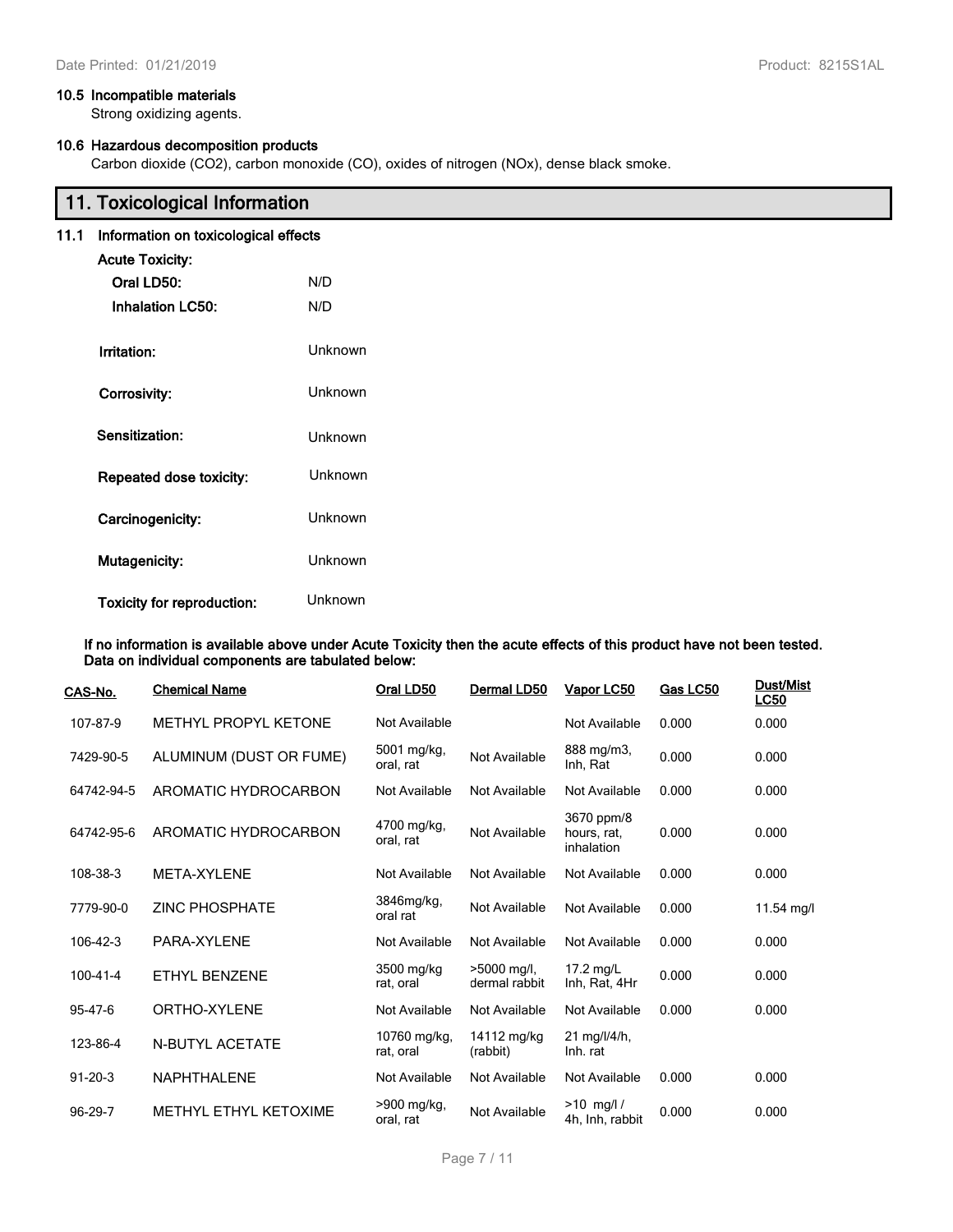| 14808-60-7 MICROCRYSTALLINE SILICA |  | 22500 mg/kg Not Available Not Available 0.000 |  |  | 0.000 |
|------------------------------------|--|-----------------------------------------------|--|--|-------|
|------------------------------------|--|-----------------------------------------------|--|--|-------|

#### **Additional Information:**

This product may contain Ethyl Benzene, which is listed by IARC as possibly carcinogenic to humans (Group 2B). This listing is based on inadequate evidence of carcinogenicity in humans and sufficient evidence in experimental animals. This product contains silica which is classified by IARC as a known human carcinogen (Group 1). Crystalline silica is known to cause silicosis. The classification(s) is/are relevant when exposed to these respirable substances in dust or powder form only, including cured product that is subject to sanding, grinding, cutting, or other surface preparation activities.

|          | 12. Ecological Information                  |                  |                  |                                                                                    |
|----------|---------------------------------------------|------------------|------------------|------------------------------------------------------------------------------------|
| 12.1     | Toxicity:                                   |                  |                  |                                                                                    |
|          | EC50 48hr (Daphnia):                        | <b>Unknown</b>   |                  |                                                                                    |
|          | IC50 72hr (Algae):                          | <b>Unknown</b>   |                  |                                                                                    |
|          | LC50 96hr (fish):                           | <b>Unknown</b>   |                  |                                                                                    |
|          | 12.2 Persistence and degradability:         | <b>Unknown</b>   |                  |                                                                                    |
|          | 12.3 Bioaccumulative potential:             | <b>Unknown</b>   |                  |                                                                                    |
| 12.4     | Mobility in soil:                           | <b>Unknown</b>   |                  |                                                                                    |
|          | 12.5 Results of PBT and vPvB<br>assessment: |                  |                  | The product does not meet the criteria for PBT/VPvB in accordance with Annex XIII. |
|          | 12.6 Other adverse effects:                 | Unknown          |                  |                                                                                    |
| CAS-No.  | <b>Chemical Name</b>                        | <b>EC50 48hr</b> | <u>IC50 72hr</u> | <b>LC50 96hr</b>                                                                   |
| 107-87-9 | METHVI PRODVI KETONE                        | No information   | No information   | No information                                                                     |

| 107-87-9      | METHYL PROPYL KETONE         | No information                        | No information                                         | No information                        |
|---------------|------------------------------|---------------------------------------|--------------------------------------------------------|---------------------------------------|
| 7429-90-5     | ALUMINUM (DUST OR FUME)      | No information                        | No information                                         | No information                        |
| 64742-94-5    | AROMATIC HYDROCARBON         | No information                        | No information                                         | No information                        |
| 64742-95-6    | AROMATIC HYDROCARBON         | No information                        | No information                                         | No information                        |
| 108-38-3      | META-XYLENE                  | No information                        | No information                                         | No information                        |
| 7779-90-0     | <b>ZINC PHOSPHATE</b>        | $0.04 - 0.86$ mg/l<br>(Daphnia Magna) | $0.136 - 0.150$ mg/l<br>(Selenastrum<br>capricornutum) | $0.14 - 0.26$ mg/l (Rainbow<br>Trout) |
| 106-42-3      | PARA-XYLENE                  | No information                        | No information                                         | No information                        |
| 100-41-4      | ETHYL BENZENE                | 1.8 mg/l (Daphnia<br>Magna)           | 4.6 mg/l (Green Algae)                                 | 4.2 mg/l (Rainbow Trout)              |
| 95-47-6       | ORTHO-XYLENE                 | No information                        | No information                                         | No information                        |
| 123-86-4      | N-BUTYL ACETATE              | 44 mg/l (Daphnia<br>magna)            | 674.7 mg/L (Green<br>Algae)                            | 18 mg/l (Fathead minnow)              |
| $91 - 20 - 3$ | <b>NAPHTHALENE</b>           | No information                        | No information                                         | No information                        |
| 96-29-7       | <b>METHYL ETHYL KETOXIME</b> | No information                        | No information                                         | No information                        |
| 14808-60-7    | MICROCRYSTALLINE SILICA      | No information                        | No information                                         | No information                        |

# **13. Disposal Considerations**

**13.1 WASTE TREATMENT METHODS:** Do not burn, or use a cutting torch on, the empty drum. If recycling is not practicable, dispose of in compliance with local regulations. Dispose of in accordance with local regulations. Empty containers should be taken to an approved waste handling site for recycling or disposal.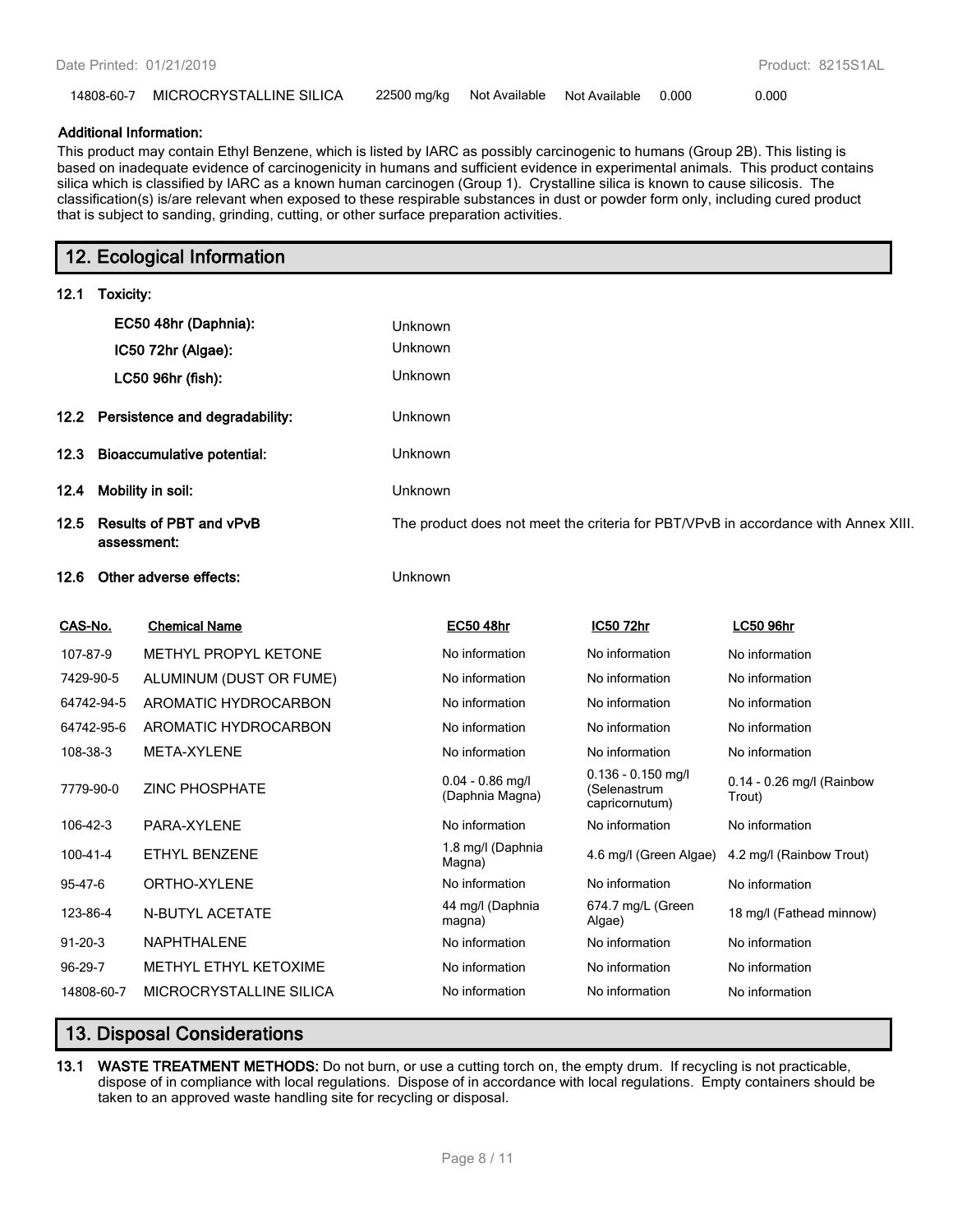# **14. Transport Information**

| 14.1 | UN number                                                                   | <b>UN 1263</b> |
|------|-----------------------------------------------------------------------------|----------------|
|      | 14.2 UN proper shipping name                                                | Paint          |
|      | <b>Technical name</b>                                                       | N/A            |
| 14.3 | Transport hazard class(es)                                                  | 3              |
|      | Subsidiary shipping hazard                                                  | N/A            |
|      | 14.4 Packing group                                                          | III            |
| 14.5 | <b>Environmental hazards</b>                                                | <b>Unknown</b> |
| 14.6 | Special precautions for user                                                | <b>Unknown</b> |
|      | EmS-No.:                                                                    | $F-E. S-E$     |
| 14.7 | Transport in bulk according to Annex II<br>of MARPOL 73/78 and the IBC code | Unknown        |

# **15. Regulatory Information**

**15.1 Safety, health and environmental regulations/legislation for the substance or mixture:**

# **U.S. Federal Regulations: As follows -**

### **CERCLA - Sara Hazard Category**

This product has been reviewed according to the EPA 'Hazard Categories' promulgated under Sections 311 and 312 of the Superfund Amendment and Reauthorization Act of 1986 (SARA Title III) and is considered, under applicable definitions, to meet the following categories:

Flammable (gases, aerosols, liquids, or solids), Carcinogenicity, Skin Corrosion or Irritation, Serious eye damage or eye irritation

### **Sara Section 313:**

This product contains the following substances subject to the reporting requirements of Section 313 of Title III of the Superfund Amendment and Reauthorization Act of 1986 and 40 CFR part 372:

| <b>Chemical Name</b>                 | CAS-No.       |
|--------------------------------------|---------------|
| METHYL PROPYL KETONE                 | 107-87-9      |
| ALUMINUM (DUST OR FUME)              | 7429-90-5     |
| MFTA-XYI FNF                         | 108-38-3      |
| <b>ZINC PHOSPHATE</b>                | 7779-90-0     |
| PARA-XYLENE                          | 106-42-3      |
| ETHYL BENZENE                        | 100-41-4      |
| ORTHO-XYLENE                         | 95-47-6       |
| NAPHTHALENE                          | $91 - 20 - 3$ |
| <b>Foxic Substances Control Act:</b> |               |

All components of this product are either listed on the TSCA Inventory or are exempt.

This product contains the following chemical substances subject to the reporting requirements of TSCA 12(B) if exported from the United States:

### **Chemical Name CAS-No.**

No TSCA 12(b) components exist in this product.

# **U.S. State Regulations: As follows -**

#### **New Jersey Right-to-Know:**

The following materials are non-hazardous, but are among the top five components in this product.

### **Chemical Name CAS-No.**

LIMESTONE 1317-65-3

ALKYD RESIN TRADE SECRET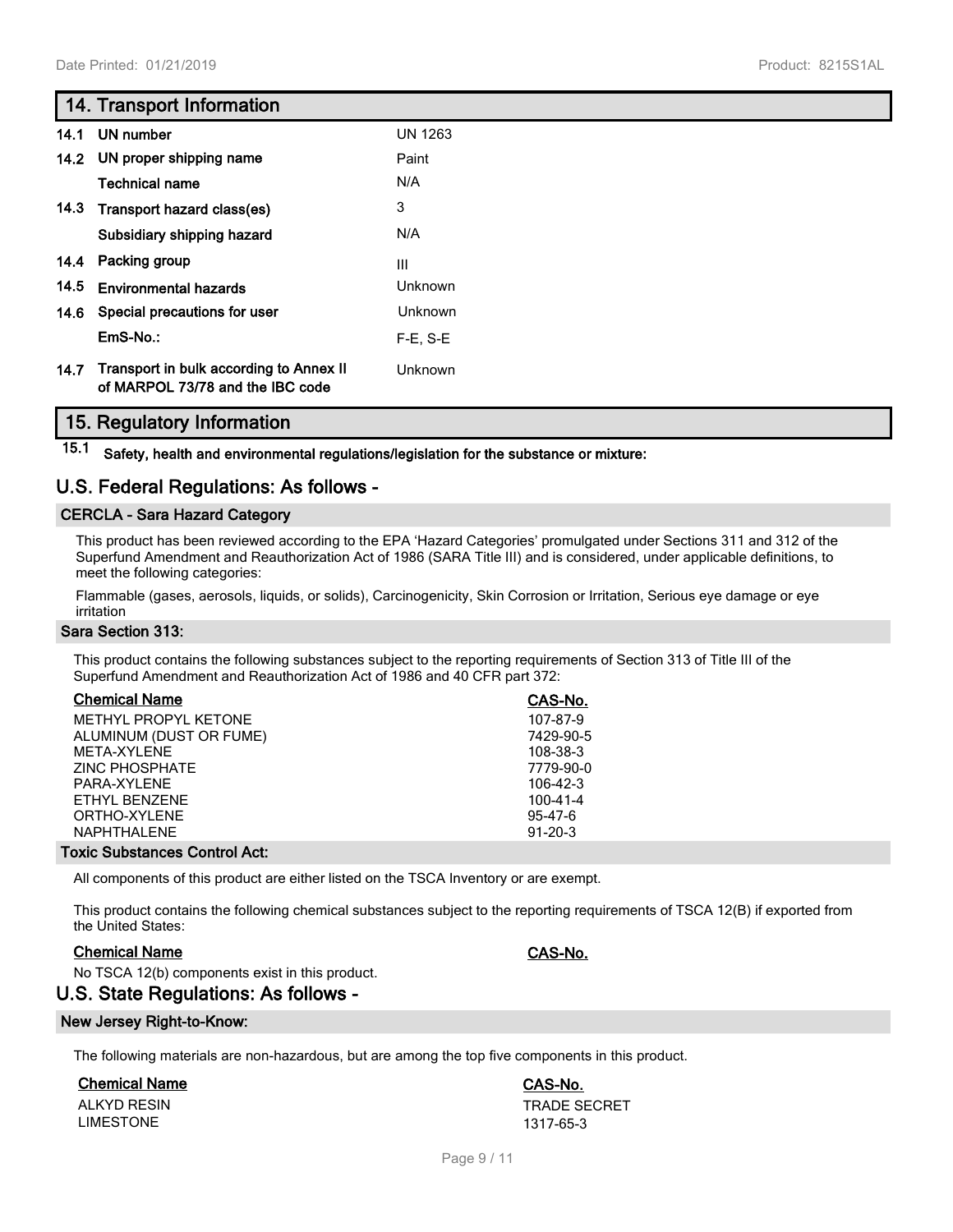#### **Pennsylvania Right-To-Know**

The following non-hazardous ingredients are present in the product at greater than 3%.

| <b>Chemical Name</b>       | CAS-No.             |
|----------------------------|---------------------|
| ALKYD RESIN                | <b>TRADE SECRET</b> |
| <b>LIMESTONE</b>           | 1317-65-3           |
| ALLIFADULLA BRABAAITIAU AF |                     |

#### **CALIFORNIA PROPOSITION 65**

WARNING: Cancer and Reproductive Harm -- www.P65Warnings.ca.gov

# **International Regulations: As follows -**

### **\* Canadian DSL:**

No Information

# **15.2 Chemical Safety Assessment:**

No Chemical Safety Assessment has been carried out for this substance/mixture by the supplier.

# **16. Other Information**

#### **Text for GHS Hazard Statements shown in Section 3 describing each ingredient:**

| H <sub>225</sub> | Highly flammable liquid and vapour.                                |
|------------------|--------------------------------------------------------------------|
| H <sub>226</sub> | Flammable liquid and vapour.                                       |
| H <sub>261</sub> | In contact with water releases flammable gas.                      |
| H302             | Harmful if swallowed.                                              |
| H304             | May be fatal if swallowed and enters airways.                      |
| H312             | Harmful in contact with skin.                                      |
| H315             | Causes skin irritation.                                            |
| H317             | May cause an allergic skin reaction.                               |
| H318             | Causes serious eye damage.                                         |
| H319             | Causes serious eye irritation.                                     |
| H332             | Harmful if inhaled.                                                |
| H335             | May cause respiratory irritation.                                  |
| H336             | May cause drowsiness or dizziness.                                 |
| H350             | May cause cancer.                                                  |
| H351             | Suspected of causing cancer.                                       |
| H371             | May cause damage to organs.                                        |
| H372             | Causes damage to organs through prolonged or repeated exposure.    |
| H373             | May cause damage to organs through prolonged or repeated exposure. |
| H400             | Very toxic to aquatic life.                                        |
| H410             | Very toxic to aquatic life with long lasting effects.              |
| H411             | Toxic to aquatic life with long lasting effects.                   |
| H412             | Harmful to aquatic life with long lasting effects.                 |

#### **Reasons for revision**

No Information

The information contained herein is, to the best of our knowledge and belief accurate. However, since the conditions of handling and use are beyond our control, we make no guarantee of results, and assume no liability for damages incurred by use of this material. It is the responsibility of the user to comply with all applicable federal, state, and local laws and regulations.